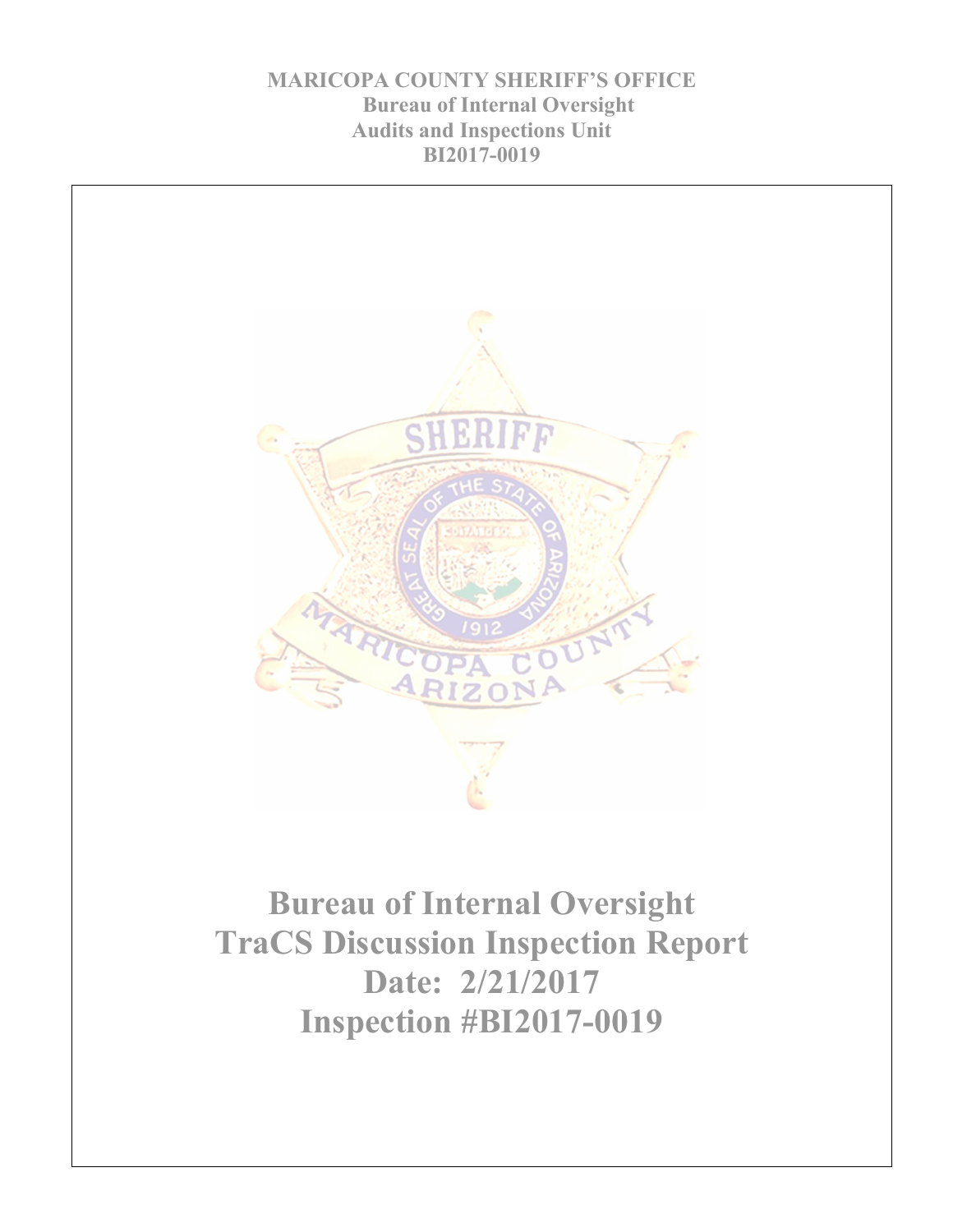|                      | Lt. Morris $\#S1014$<br>To:<br>Commander<br>Audits and Inspections Unit |                                      | From: | Sgt. Reaulo #S1678<br><b>Inspections Sergeant</b><br>Audits and Inspections Unit |       |                     |
|----------------------|-------------------------------------------------------------------------|--------------------------------------|-------|----------------------------------------------------------------------------------|-------|---------------------|
|                      | Subject:                                                                | TraCS Discussion Inspection Summary, |       |                                                                                  | Date: | February 21, 2017   |
|                      |                                                                         | December 2016 Data                   |       |                                                                                  |       | Report Period:      |
| Sheriff Paul Penzone |                                                                         | BI2017-0019                          |       |                                                                                  |       | December 1-31, 2016 |

The Audits and Inspections Unit (AIU) will be conducting inspections of the supervisory discussion of traffic stops on an on-going basis to ensure compliance with office policies, promote proper supervision, and support the Melendres Order. To achieve this, inspectors will utilize the TraCS System and a sample of randomly selected employees from each district/division for review. These entries will be uniformly inspected utilizing a matrix developed by the Audits and Inspections Unit in accordance with the procedures outlined in policies EA-11, EB-1 and MCSO Administrative Broadcast Number 16-56.

# **Matrix Procedures:**

- $\triangleright$  Determine what district/division the traffic stop data originated from
- $\triangleright$  Verify the supervisor individually discussed each traffic stop completed
- $\triangleright$  Each Traffic Stop inspected will be counted as one inspection

## **Criteria:**

## MCSO Policy # EA-11, ARREST PROCEDURES (Section 14, Parts E):

"Supervisors shall take appropriate action to address all violations or deficiencies in investigatory stops or detentions, including non-disciplinary corrective action for the deputy; or referring the incident for administrative review or criminal investigation. Supervisors shall track, through the Early Identification System (EIS), each deputy's deficiencies or violations and the corrective action taken, in order to identify deputies who need repeated corrective action."

## MCSO Policy # EB-1, TRAFFIC ENFORCEMENT, VIOLATOR CONTACTS, AND CITATION ISSUANCE (Section 16):

"First line supervisors shall individually discuss the traffic stops made by each deputy under their supervision at least one time per month. The discussion shall include whether the deputy detained any individuals and the reason for such detention, and whether any stops involved immigration issues."

MCSO Administrative Broadcast # 16-56 Discussed with Deputy Indicator and Supervisory Review Process: "Effective June 1, 2016, the "**Discussed With Deputy**" indicator within TraCS shall be used by all sworn supervisory personnel."

"These new processes shall be required monthly and shall eliminate the need to document a discussion of traffic stops and a review of collected data in Blue Team Supervisory Notes."

MELENDRES ORDER, PARAGRAPH #85: states "First-line Supervisors shall be required to discuss individually the stops made by each Deputy they supervise" on a monthly basis, at a minimum.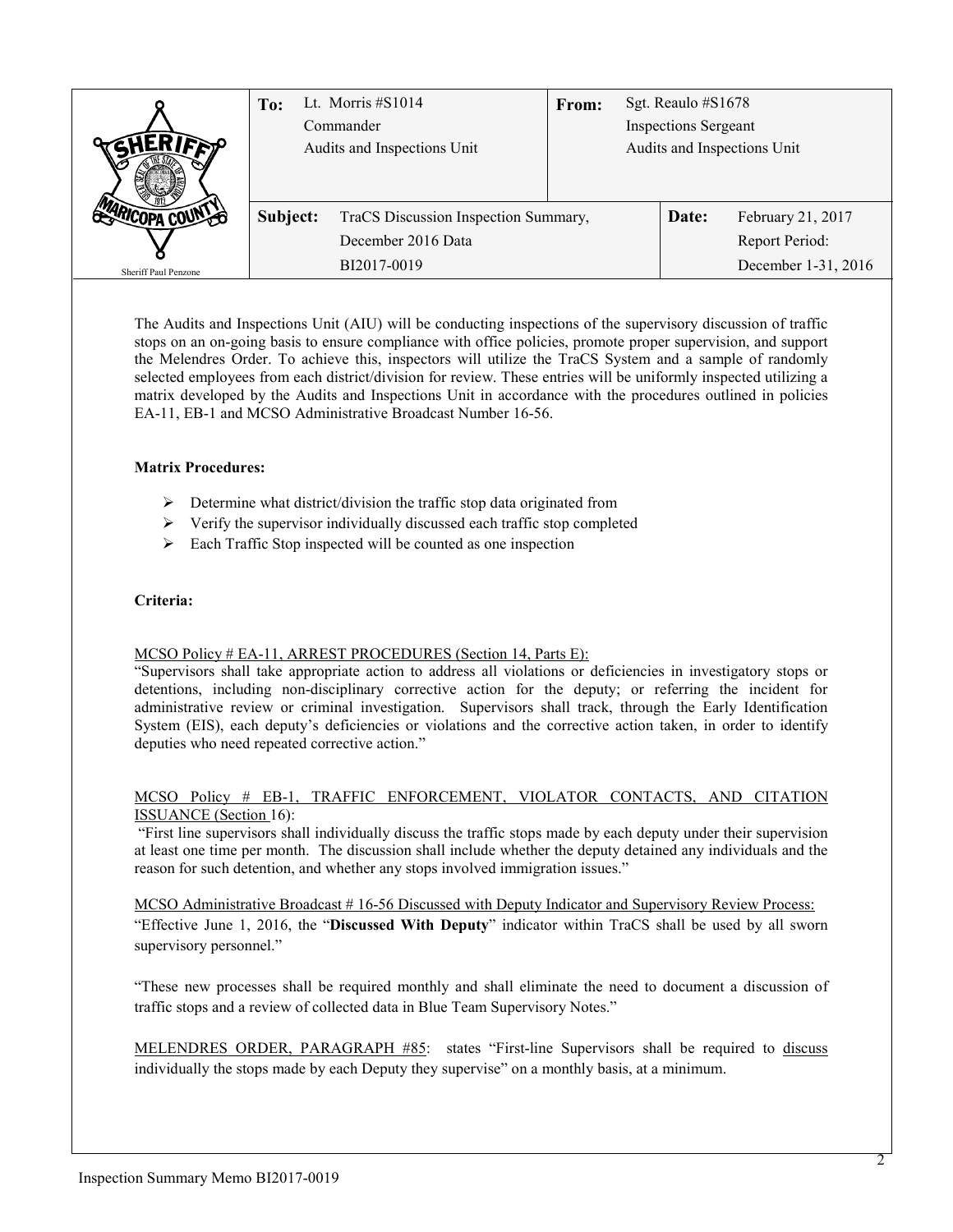## **Conditions:**

MCSO's assigned Court Monitors provided a sample of 36 Deputies from all Patrol Districts/Divisions for the TraCS Discussion Inspection covering data from December 2016. The sample of 36 Deputies provided a total of 329 traffic stops available for inspection; 329 or 100% of the traffic stops were inspected. The compliance rate of each division is illustrated in the table below:

| District |         | Compliance Rate   Total Traffic Stops Inspected |
|----------|---------|-------------------------------------------------|
|          | 100.00% | 17                                              |
|          | 100.00% | 16                                              |
| 3        | 100.00% | 52                                              |
|          | 100.00% | 17                                              |
| 5        | 84.52%  | 84                                              |
| 6        | 100.00% | 77                                              |
|          | 90.91%  | 66                                              |

It should be noted that the completion of a TraCS Discussion inspection is dependent on when AIU receives the sample from the Court Monitors (which may be 30 or more days in arears).

MCSO achieved a compliance rate of **96.49%** in the TraCS Discussion of Traffic Stops for the month of December 2016, as illustrated in the graph below:

Note – The overall compliance rate is an average of compliance scores from each division inspected.

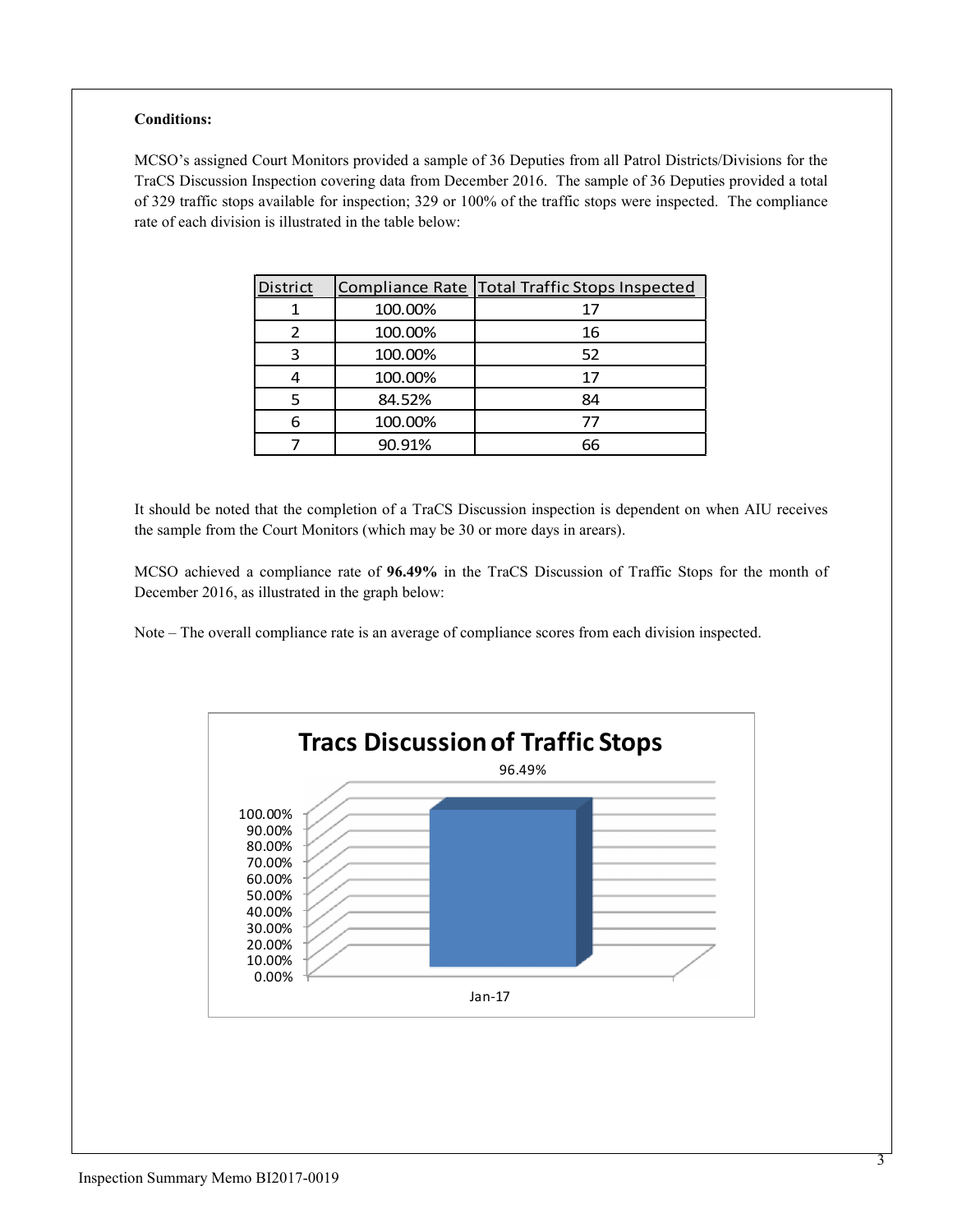**The following potential deficiencies were observed during the inspection period:**

| <b>Potential Deficiencies</b>                             |                                                                    |                                                          |                                                        |  |
|-----------------------------------------------------------|--------------------------------------------------------------------|----------------------------------------------------------|--------------------------------------------------------|--|
| MC#                                                       | Employee:                                                          | Commander:                                               | Comment                                                |  |
|                                                           |                                                                    |                                                          | Supervisor did not discuss Contact Form                |  |
| MC16332964                                                | Sergeant                                                           | Captain                                                  | with Deputy within specified                           |  |
|                                                           |                                                                    |                                                          | timeframe                                              |  |
|                                                           |                                                                    | Captain                                                  | Supervisor did not discuss Contact Form                |  |
|                                                           |                                                                    |                                                          | with Deputy                                            |  |
|                                                           |                                                                    | Captain                                                  | Supervisor did not discuss Contact Form                |  |
|                                                           |                                                                    |                                                          | with Deputy                                            |  |
| <b>District Five</b>                                      |                                                                    | Supervisor did not discuss Contact Form                  |                                                        |  |
|                                                           |                                                                    |                                                          | with Deputy                                            |  |
|                                                           |                                                                    |                                                          | Supervisor did not discuss Contact Form                |  |
|                                                           |                                                                    |                                                          | with Deputy                                            |  |
| MC16335195                                                | Sergeant                                                           | Captain                                                  | Supervisor did not discuss Contact Form                |  |
|                                                           |                                                                    |                                                          | with Deputy                                            |  |
| MC16340584                                                | Sergeant                                                           | Captain                                                  | Supervisor did not discuss Contact Form                |  |
|                                                           |                                                                    |                                                          | with Deputy<br>Supervisor did not discuss Contact Form |  |
| MC16340610                                                | Sergeant                                                           | Captain                                                  |                                                        |  |
|                                                           |                                                                    |                                                          | with Deputy<br>Supervisor did not discuss Contact Form |  |
| MC16340633                                                | Sergeant                                                           | Captain                                                  | with Deputy                                            |  |
| Captain<br><b>District Five</b><br>MC16340679<br>Sergeant |                                                                    | Supervisor did not discuss Contact Form                  |                                                        |  |
|                                                           |                                                                    |                                                          | with Deputy                                            |  |
| Captain<br><b>District Five</b><br>MC16340701<br>Sergeant |                                                                    | Supervisor did not discuss Contact Form                  |                                                        |  |
|                                                           |                                                                    |                                                          | with Deputy                                            |  |
| Captain<br><b>District Five</b><br>MC16340720<br>Sergeant |                                                                    |                                                          | Supervisor did not discuss Contact Form                |  |
|                                                           |                                                                    | with Deputy                                              |                                                        |  |
|                                                           |                                                                    | Captain                                                  | Supervisor did not discuss Contact Form                |  |
|                                                           |                                                                    |                                                          | with Deputy                                            |  |
|                                                           | MC16334986<br>MC16335014<br>MC16335075<br>MC16335101<br>MC16340736 | Sergeant<br>Sergeant<br>Sergeant<br>Sergeant<br>Sergeant | Captain<br>Captain                                     |  |

| <b>Potential Deficiencies</b> |            |           |            |                                                        |  |
|-------------------------------|------------|-----------|------------|--------------------------------------------------------|--|
| Dist./Div.                    | MC#        | Employee: | Commander: | Comment                                                |  |
| <b>District Seven</b>         | MC16340070 | Sergeant  | Captain    | Supervisor did not discuss Contact Form<br>with Deputy |  |
| District Seven                | MC16341029 | Sergeant  | Captain    | Supervisor did not discuss Contact Form<br>with Deputy |  |
| District Seven                | MC16340980 | Sergeant  | Captain    | Supervisor did not discuss Contact Form<br>with Deputy |  |
| District Seven                | MC16342522 | Sergeant  | Captain    | Supervisor did not discuss Contact Form<br>with Deputy |  |
| District Seven                | MC16342555 | Sergeant  | Captain    | Supervisor did not discuss Contact Form<br>with Deputy |  |
| District Seven                | MC16342596 | Sergeant  | Captain    | Supervisor did not discuss Contact Form<br>with Deputy |  |

A total of three (3) BIO Action forms are required from the affected District addressing the identified potential deficiencies. Two (2) BIO Action Forms are required from District Five and One BIO Action Form is required from District Seven. It is allowable to address multiple potential deficiencies for the same employee using one BIO Action Form and one BIO Action Form is required for each employee listed.

Please email the BIO Action Forms to **BIO**@mcso.maricopa.gov within 30 days from the date in which this report is disseminated to the Office.